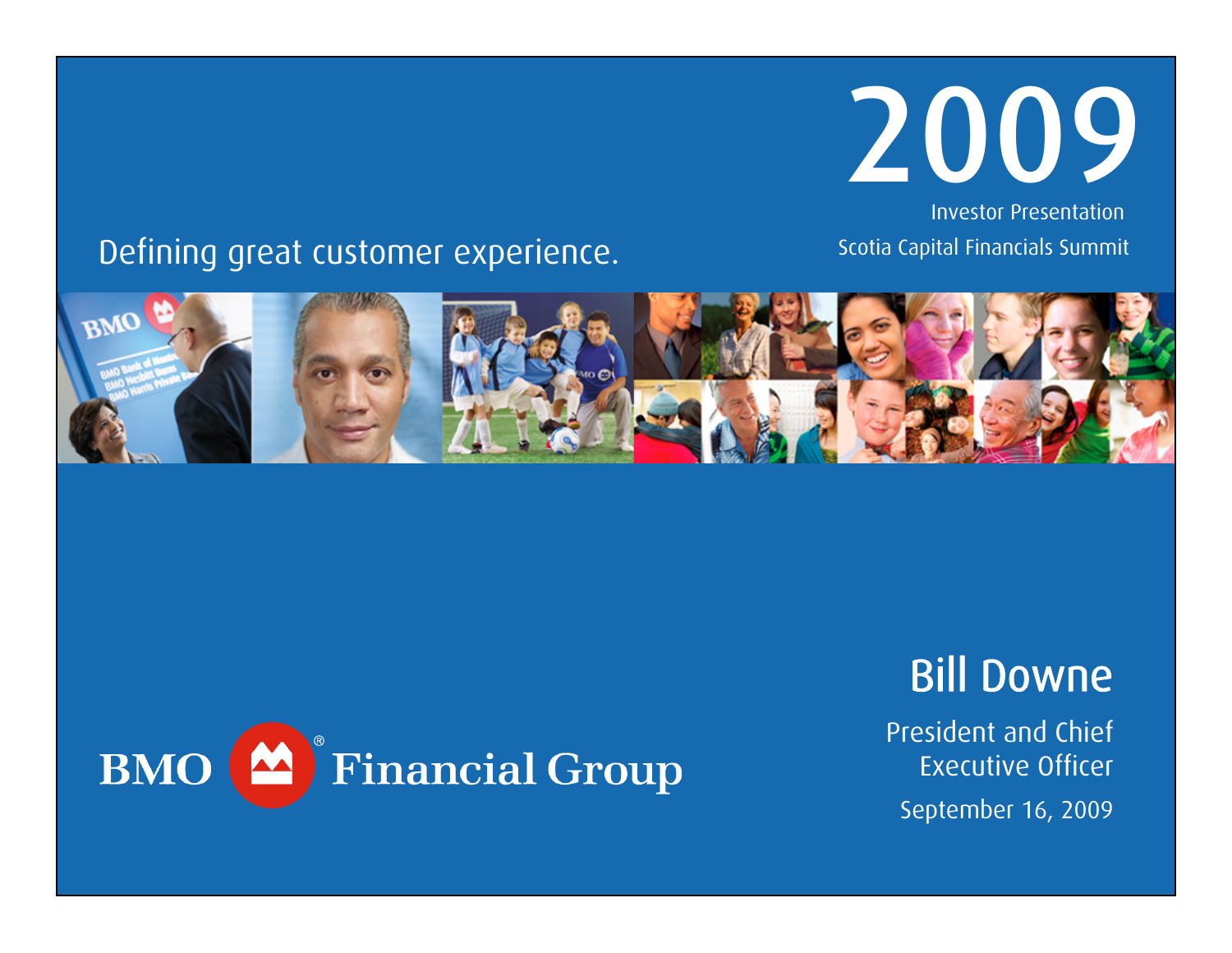# Forward Looking Statements & Other Reporting Matters

#### **Caution Regarding Forward-Looking Statements**

Bank of Montreal's public communications often include written or oral forward-looking statements. Statements of this type are included in this document, and may be included in other filings with Canadian securities regulators or the U.S. Securities and Exchange Commission, or in other communications. All such statements are made pursuant to the safe harbour provisions of, and are intended to be forward-looking statements under, the United States Private Securities Litigation Reform Act of 1995 and any applicable Canadian securities legislation. Forward-looking statements may involve, but are not limited to, comments with respect to our objectives and priorities for 2009 and beyond, our strategies or future actions, our targets, expectations for our financial condition or share price, and the results of or outlook for our operations or for the Canadia and U.S. economies.

By their nature, forward-looking statements require us to make assumptions and are subject to inherent risks and uncertainties. There is significant risk that predictions, forecasts, conclusions or projections will not prove to be accurate, that our assumptions may not be correct and that actual results may differ materially from such predictions, forecasts, conclusions or projections. We caution readers of this document not to place undue reliance on our forward-looking statements as a number of factors could cause actual future results, conditions, actions or events to differ materially from the targets, expectations, estimates or intentions expressed in the forward-looking statements.

The future outcomes that relate to forward-looking statements may be influenced by many factors, including but not limited to: general economic and market conditions in the countries in which we operate; interest rate and currency value fluctuations; changes in monetary policy; the degree of competition in the geographic and business areas in which we operate; changes in laws; judicial or regulatory proceedings; the accuracy and completeness of the information we obtain with respect to our customers and counterparties; our ability to execute our strategic plans and to complete and integrate acquisitions; critical accounting estimates; operational and infrastructure risks; general political conditions; global capital market activities; the possible effects on our business of war or terrorist activities; disease or illness that impacts on local, national or international economies; disruptions to public infrastructure, such as transportation, communications, power or water supply; and technological changes.

We caution that the foregoing list is not exhaustive of all possible factors. Other factors could adversely affect our results. For more information, please see the discussion on pages 30 and 31 of the BMO 2008 Annual Report, which outlines in detail certain key factors that may affect our future results. When relying on forward-looking statements to make decisions with respect to Bank of Montreal, investors and others should carefully consider these factors, as well as other uncertainties and potential events, and the inherent uncertainty of forward-looking statements. Bank of Montreal does not undertake to update any forward-looking statement, whether written or oral, that may be made, from time to time, by the organization or on its behalf, except as required by law. The forward-looking information contained in this document is presented for the purpose of assisting our shareholders in understanding our financial position as at and for the periods ended on the dates presented and our strategic priorities and objectives, and may not be appropriate for other purposes.

Assumptions about the level of asset sales, expected asset sale prices, net funding cost, credit quality and risk of default and losses on default of the underlying assets of the structured investment vehicles were material factors we considered when establishing our expectations regarding the structured investment vehicles discussed in this document, including the amount to be drawn under the BMO liquidity facilities and the expectation that the first-loss protection provided by the subordinate capital notes will exceed future losses. Key assumptions included that assets would continue to be sold with a view to reducing the size of the structured investment vehicles, under various asset price scenarios, and that the level of defaults and losses will be consistent with the credit quality of the underlying assets and our current expectations regarding challenging market conditions continuing.

Assumptions about the level of defaults and losses on defaults were material factors we considered when establishing our expectation of the future performance of the transactions that Apex Trust has entered into. Key assumptions included that the level of defaults and losses on defaults would be consistent with historical experience. Material factors that were taken into account when establishing our expectations of the future risk of credit losses in Apex Trust included industry diversification in the portfolio, initial credit quality by portfolio and the first-loss protection incorporated into the structure.

Assumptions about the performance of the Canadian and U.S. economies as well as overall market conditions and their combined effect on the bank's business, including those described under the heading Economic Outlook in our Third Quarter 2009 Report to Shareholders, are material factors we consider when determining our strategic priorities, objectives and expectations for our business. In determining our expectations for economic growth, both broadly and in the financial services sector, we primarily consider historical economic data provided by the Canadian and U.S. governments and their agencies.

#### **Caution Regarding Non-GAAP Measures**

Bank of Montreal uses both GAAP and non-GAAP measures to assess performance. Securities regulators require that companies caution readers that earnings and other measures adjusted to a basis other than GAAP do not have standardized meanings under GAAP and are unlikely to be comparable to similar measures used by other companies.

Reconciliations of GAAP to non-GAAP measures as well as the rationale for their use can be found in Bank of Montreal's Third Quarter 2009 Report to Shareholders, MD&A and 2008 Annual Report to Shareholders all of which are available on our website at www.bmo.com/investorrelations.

Non-GAAP results or measures include revenue, taxes and cash operating leverage results and measures that use taxable equivalent basis (teb) amounts, cash-based profitability and cash operating leverage measures, net economic profit and results and measures that exclude items that are not considered reflective of ongoing operations. In addition, results stated on a basis that excludes charges for certain trading and valuation adjustments, changes in the general allowance and restructuring charges are non-GAAP measures. Bank of Montreal provides supplemental information on combined business segments to facilitate comparisons to peers.

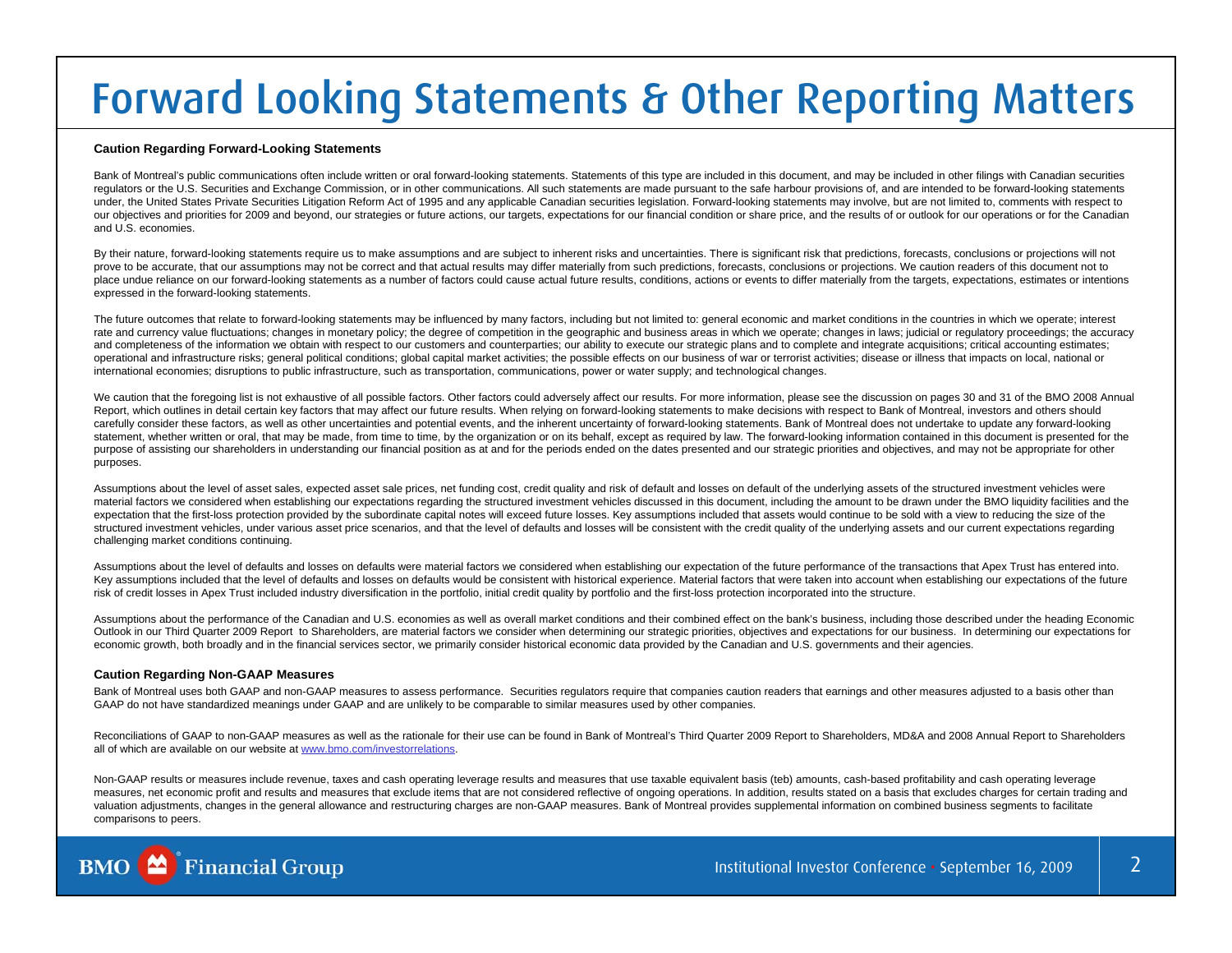

**BMO**  $\triangle$  Financial Group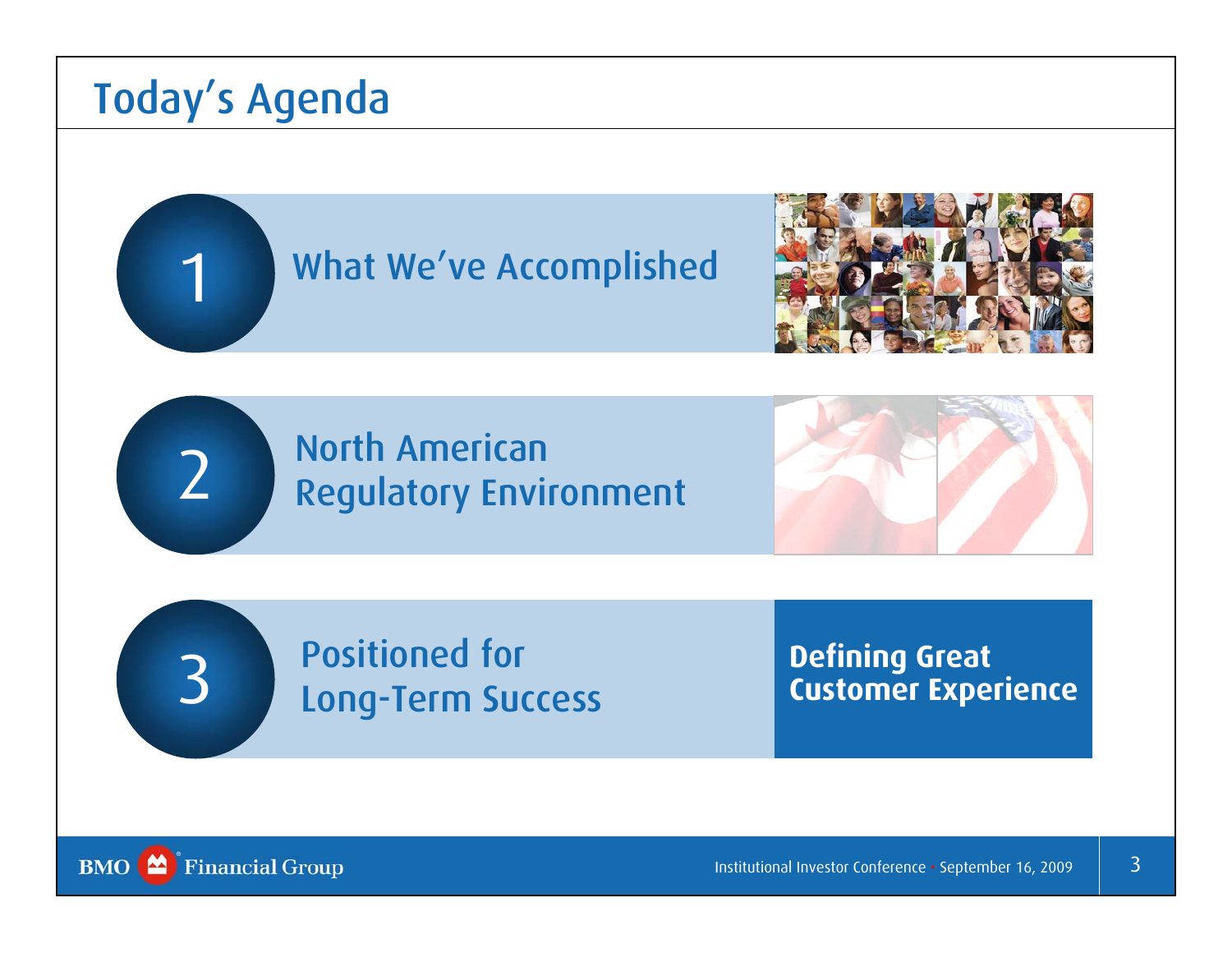### Strong Operating Momentum and Earning Power

#### C\$ millions unless otherwise indicated

|                | <b>YTD Q3 2009</b><br><b>As Reported</b> | <b>YTD Q3 2009</b><br>Ex Items of Note <sup>1</sup> |                                                                                                                                                                                                                                     |
|----------------|------------------------------------------|-----------------------------------------------------|-------------------------------------------------------------------------------------------------------------------------------------------------------------------------------------------------------------------------------------|
| Revenue        | 8,075                                    | 8,720                                               |                                                                                                                                                                                                                                     |
| <b>Expense</b> | 5,602                                    | 5,484                                               | O Adjusted for notable items, revenue<br>growth was 9.4% with operating<br>leverage of 1.3%<br>$\circ$ Pre-provision, pre-tax net income of<br>\$2.6BN, as reported but excluding<br>severance costs in Q2; 12% above last<br>year. |
| <b>PCL</b>     | 1,217                                    | 1,157                                               |                                                                                                                                                                                                                                     |
| Net Income     | 1,140                                    | 1,698                                               |                                                                                                                                                                                                                                     |

1 Items of note include capital markets environment charges in BMO CM and PCG as well as an increase to the general allowance and severance costs in the corporate segment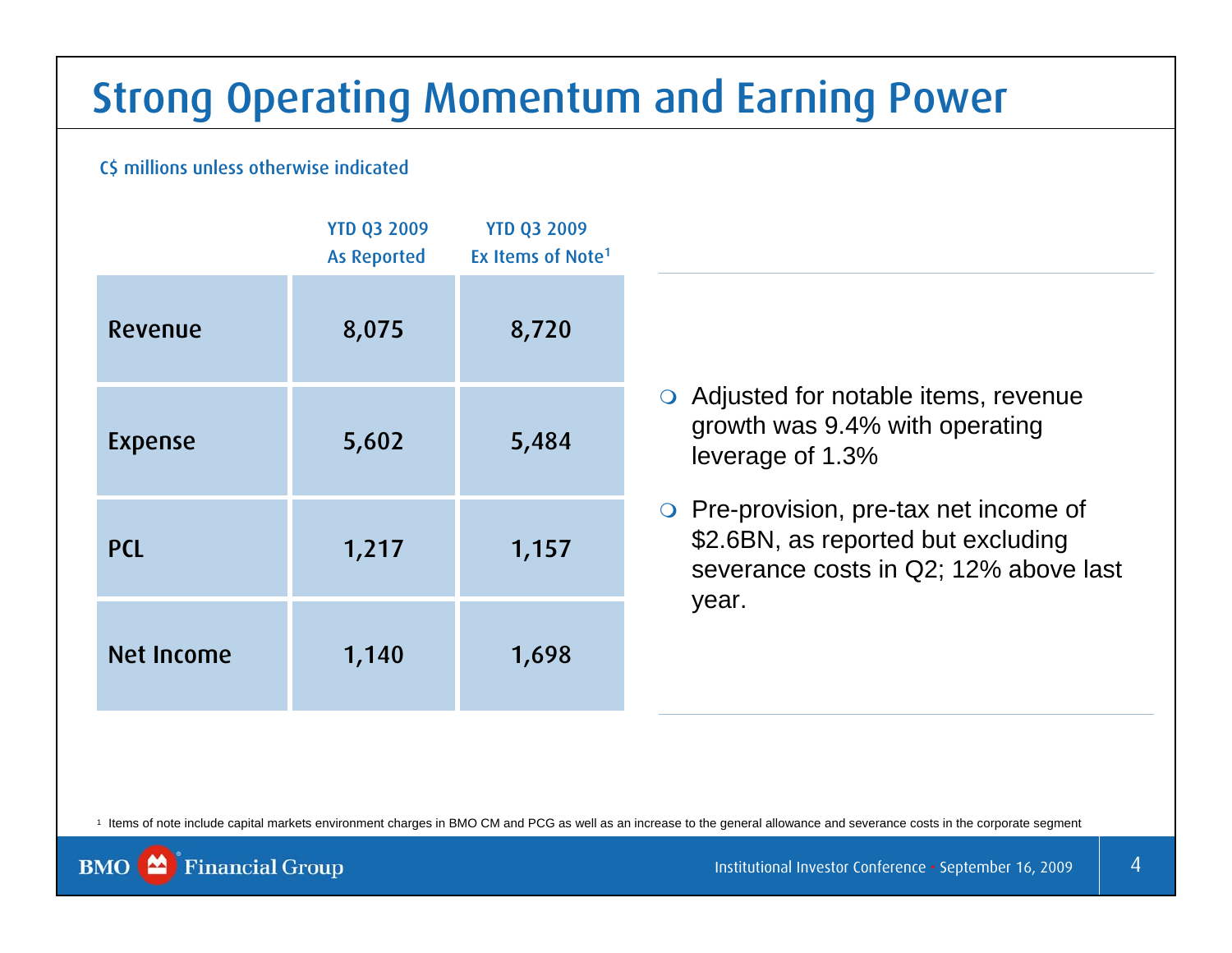### Strong Operating Group Performance

 $\Omega$  Domestic Retail continues to be the most significant contributor to BMO results, demonstrating solid momentum across all business segments



#### **Start doing** better with your money now.

Follow BMO<sup>®</sup> SmartSteps to start saving more money

#### **BMO** Bank of Montreal

### **RANKED HIGHEST IN CUSTOMER SATISFACTION** BY J.D. POWER AND ASSOCIATES.

.<br>Ranked "Highest in the Midwest for Customer Satisfaction in Retail Banking in a Tie.

HARRIS. WE'RE HERE TO HELP.

 P&C U.S. is competing well in a challenging environment and is continuing to pursue new business



ward information, go to www.jdpowwr.com<br>Harris N.A. and its affiliates. Member FCHC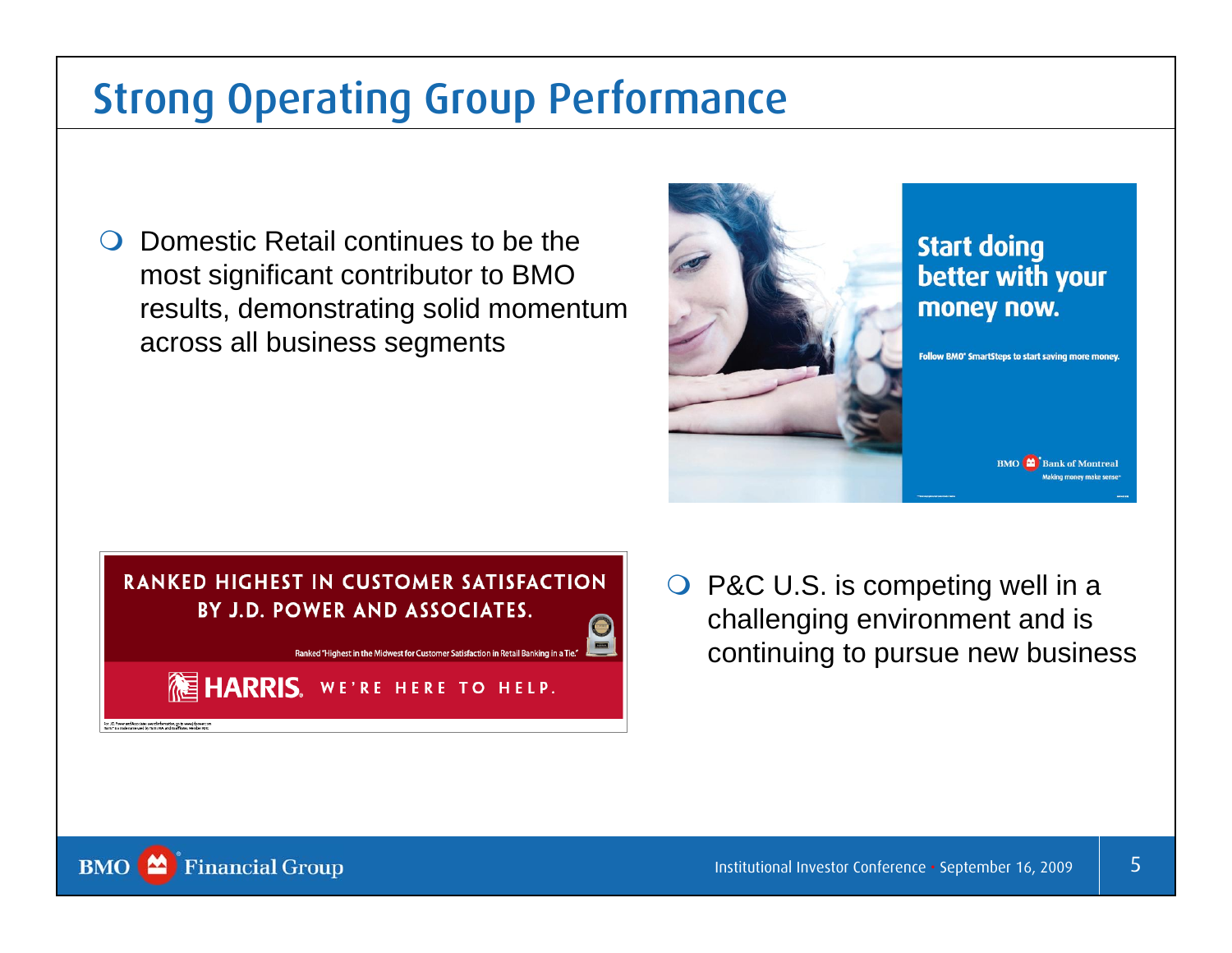### Strong Operating Group Performance



**O** Private Client Group performing well; recent insurance acquisition creates another strong pillar in this group

 $\bigcirc$  Capital Markets delivering strong financial results, benefiting from diversified business mix and capitalizing on market opportunities

**BMO** 

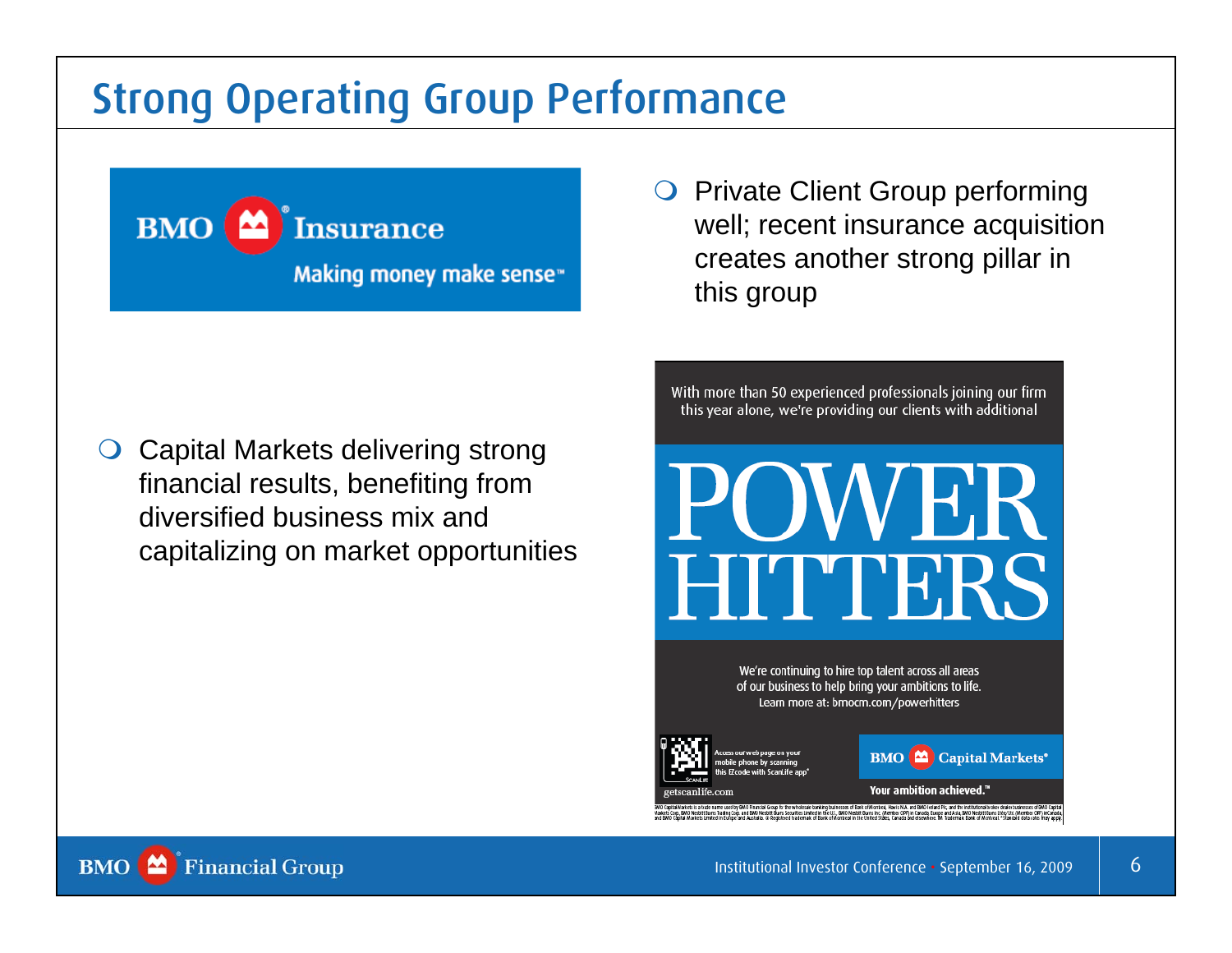# Consistent Discipline in Credit Risk Management

- O Provisions for credit losses expected to remain elevated into 2010 with upward pressure from current levels
- O Negative migration is moderating in areas

#### Provision for Credit Losses (C\$ millions)



 $\sim 10^{-1}$ 

Specific Provision **General Provision** 

1 Includes a one time increase of \$41MM representing a change in the provisioning approach for Canadian consumer loans.

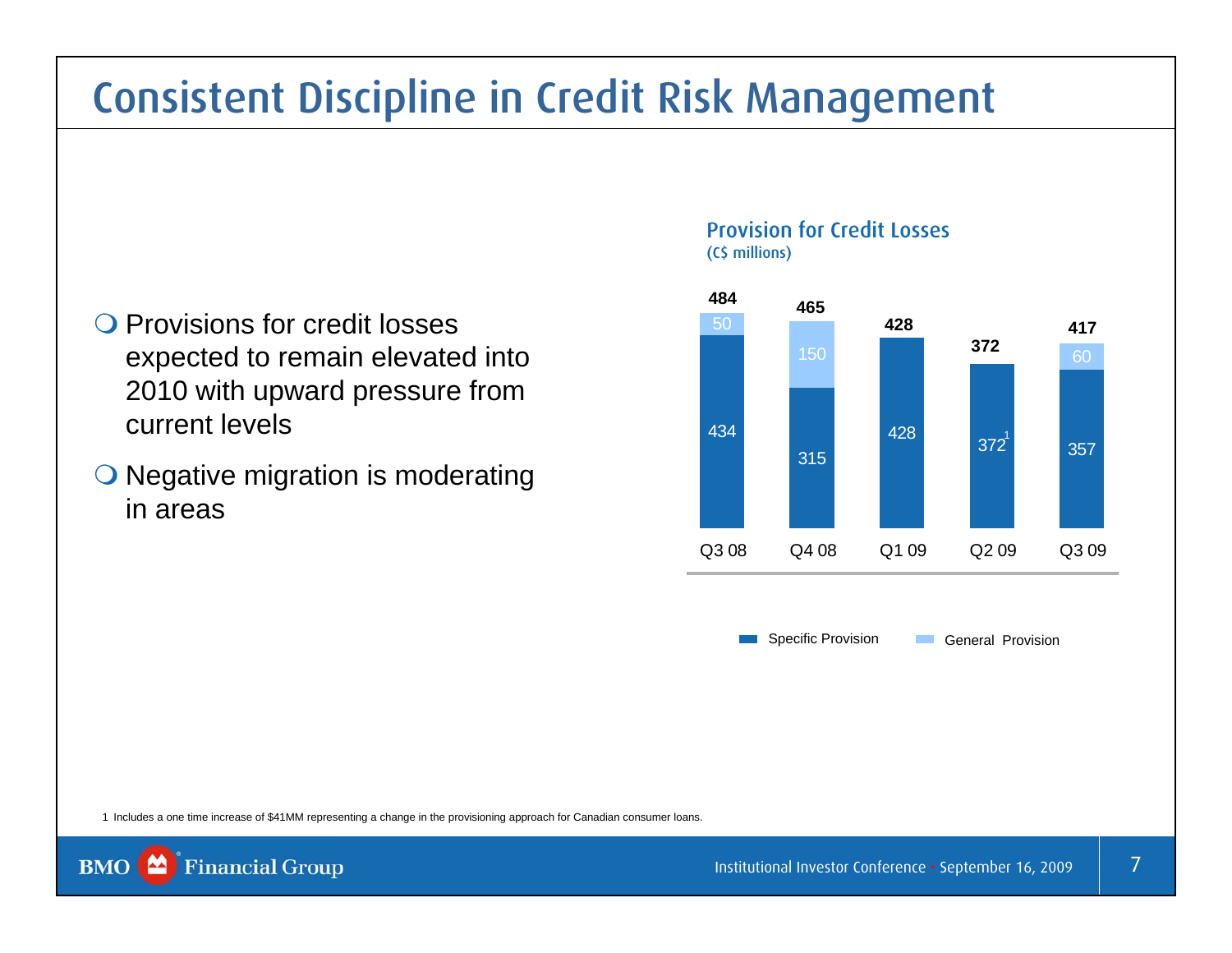### Excess Capital Provides Opportunities

O Balance sheet strength underlines capacity for growth in the new regulatory environment **\$3.5B \$3.4B \$4.3B \$5.0B \$6.4B** Excess Capital Over 8%

**BMO** Financial Group



#### Tangible Common Equity-to-RWA

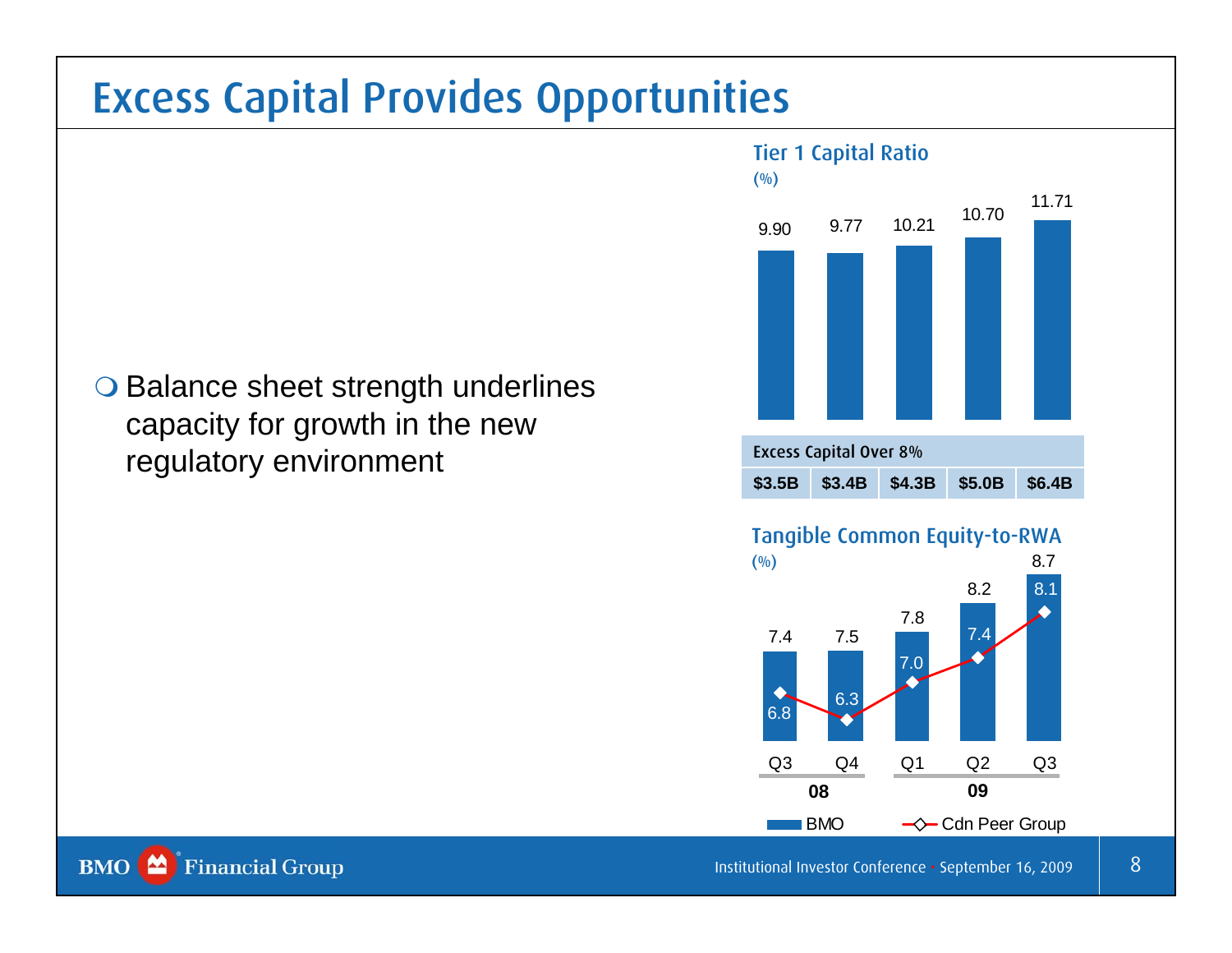### North American Regulatory Environment

#### Financial Regulatory Reform

- $\Omega$  There has been notable progress in the last year in a number of important economic indicators
- $\bigcirc$ Regulators have gone from reactive to proactive
- $\bigcirc$  U.S. government is now leading the reform initiative promoting:
	- $\triangleright$  Robust supervision and regulation of all financial firms;
	- $\triangleright$  Comprehensive supervision of financial markets;
	- ¾ Protection for consumers and investors from financial abuse;
	- ¾ New government tools to manage financial crises; and,
	- ¾ Greater international regulatory standards and cooperation.
- $\bigcirc$ More regulation will move to the federal level

### BMO has a compelling brand and is ideally positioned to lead in this environment

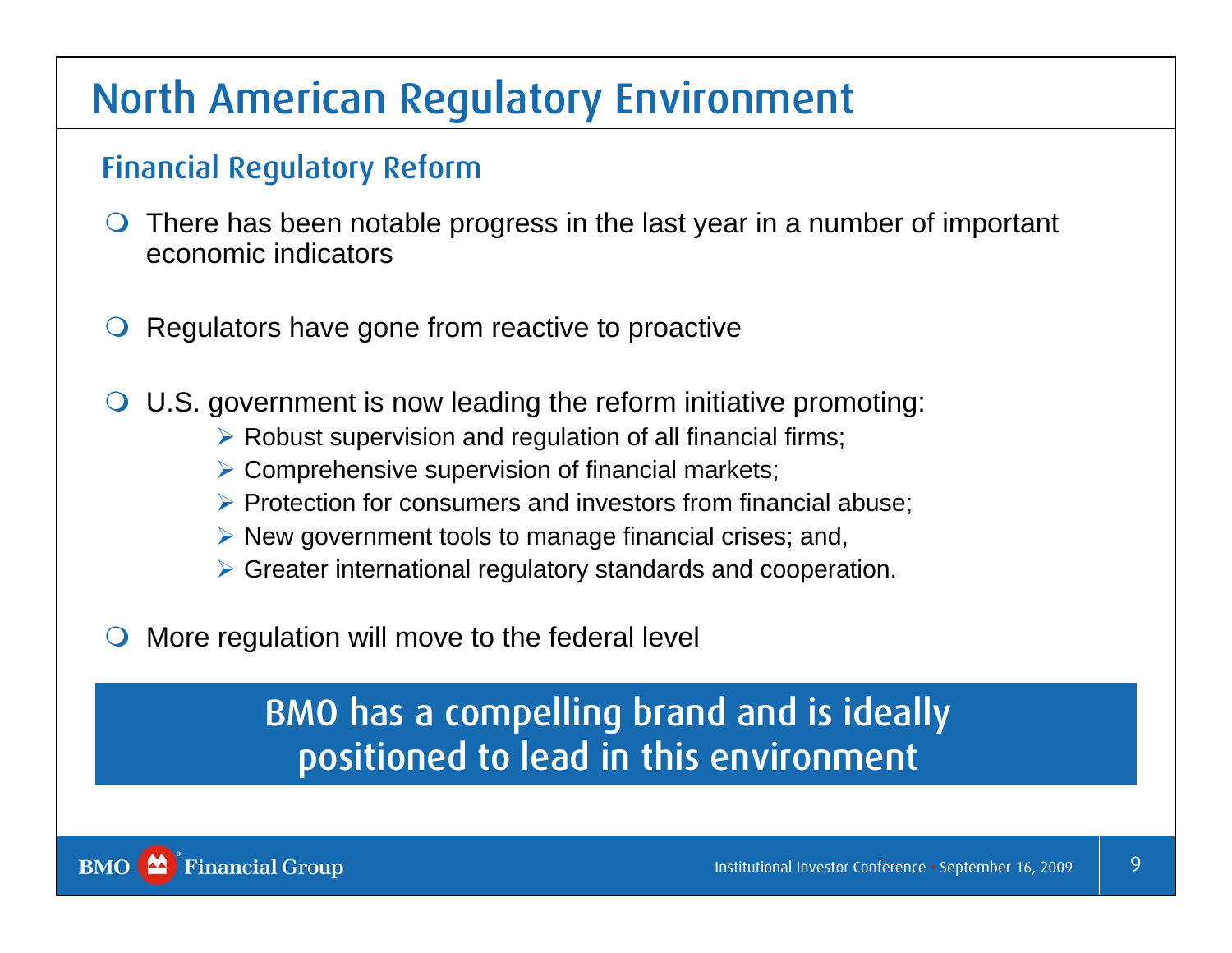# Positioned for Success in the New Environment

#### **Regulatory Reform & Environment**

- $\bigcirc$  Higher capital requirements for banks with a focus on higher quality
- O More forward-looking capital requirements and accounting rules
- $\bigcirc$  Explicit liquidity standards for banks
- O Better measurement of

#### **BMO Strengths**

Balance sheet with excess capital to take advantage of opportunities



Core business performance and momentum



Customer orientation offering a differentiated experience



portfolio risks New York and Table 1 and Table 1 and Table 1 and Table 1 and Table 1 and Table 1 and Table 1 and Table 1 and Table 1 and Table 1 and Table 1 and Table 1 and Table 1 and Table 1 and Table 1 and Table 1 and T the U.S. market



**Management expertise** 

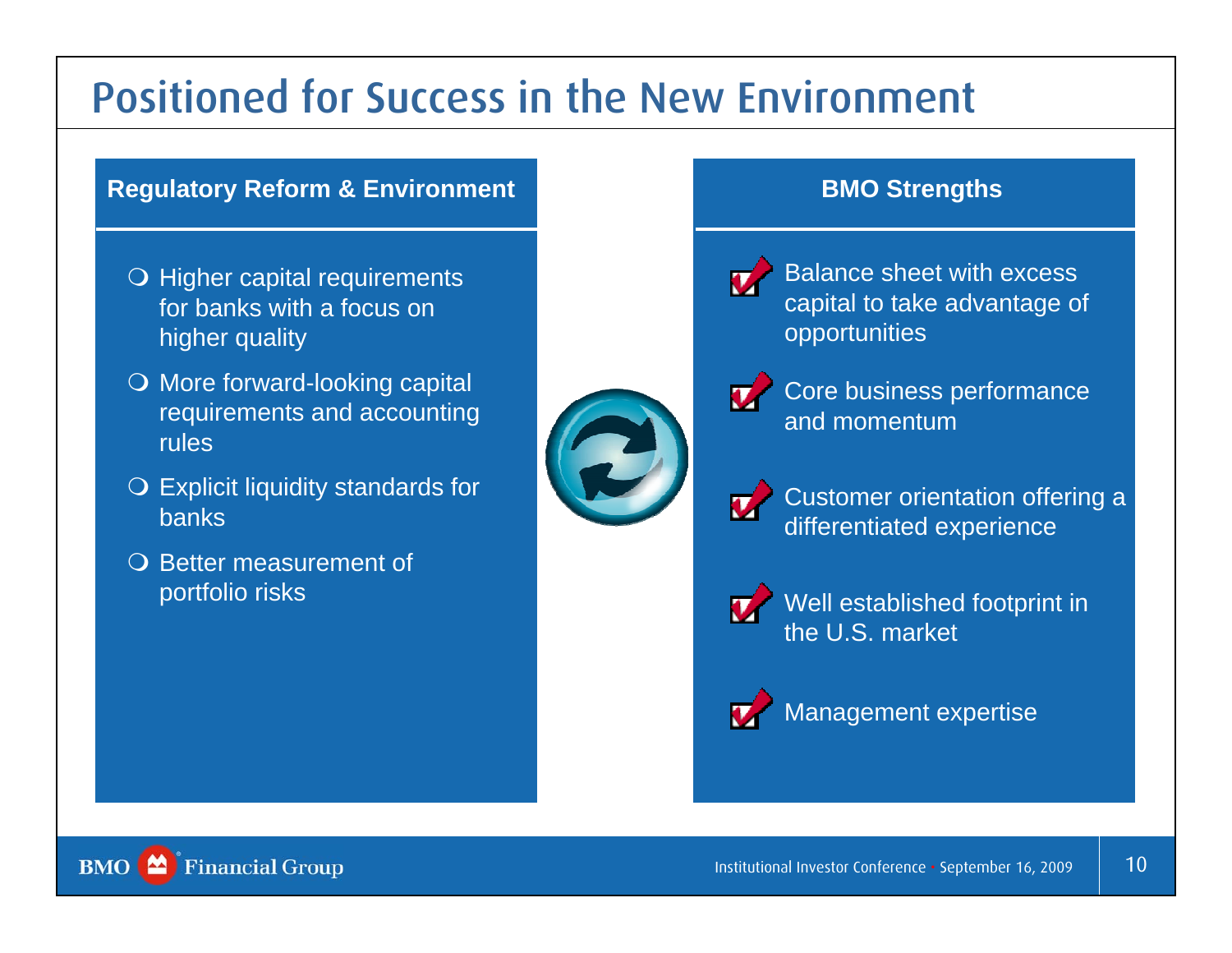# Making Money Make Sense.





Institutional Investor Conference  $\cdot$  September 16, 2009  $\hskip1em -| \hskip1em -1$   $\hskip1em 1$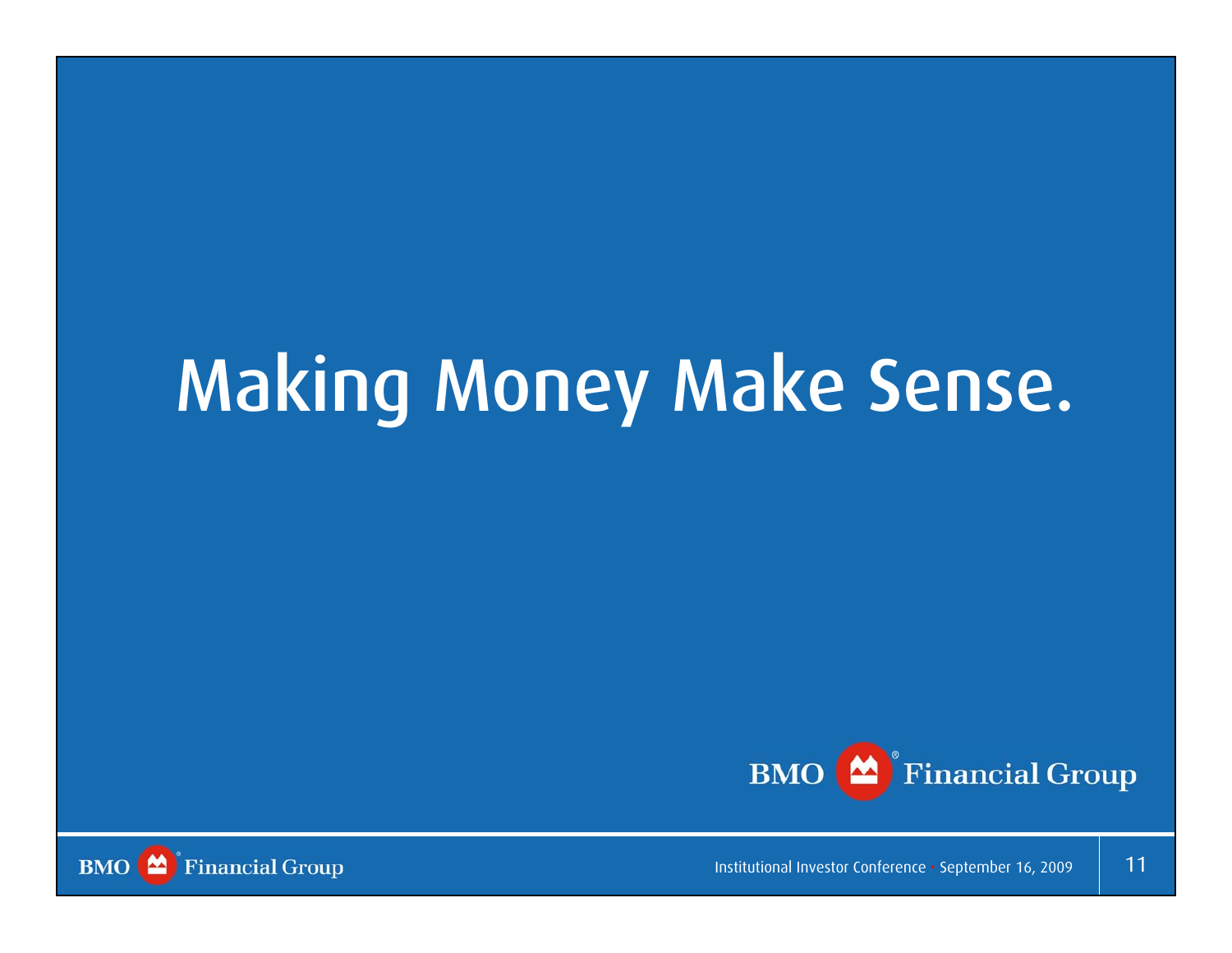### Committed to Our Customer Promise

#### **Examples of Customer Initiatives**

Managing relationships of new customers to ensure regular meaningful contact with them with the goal of winning more of their business



Designed retirement planning services to help people plan for every aspect of retirement



Redesigned our entire retail and commercial lending process in the U.S. to increase brand visibility and support and to get customers what they need



#### Making Money Make Sense.



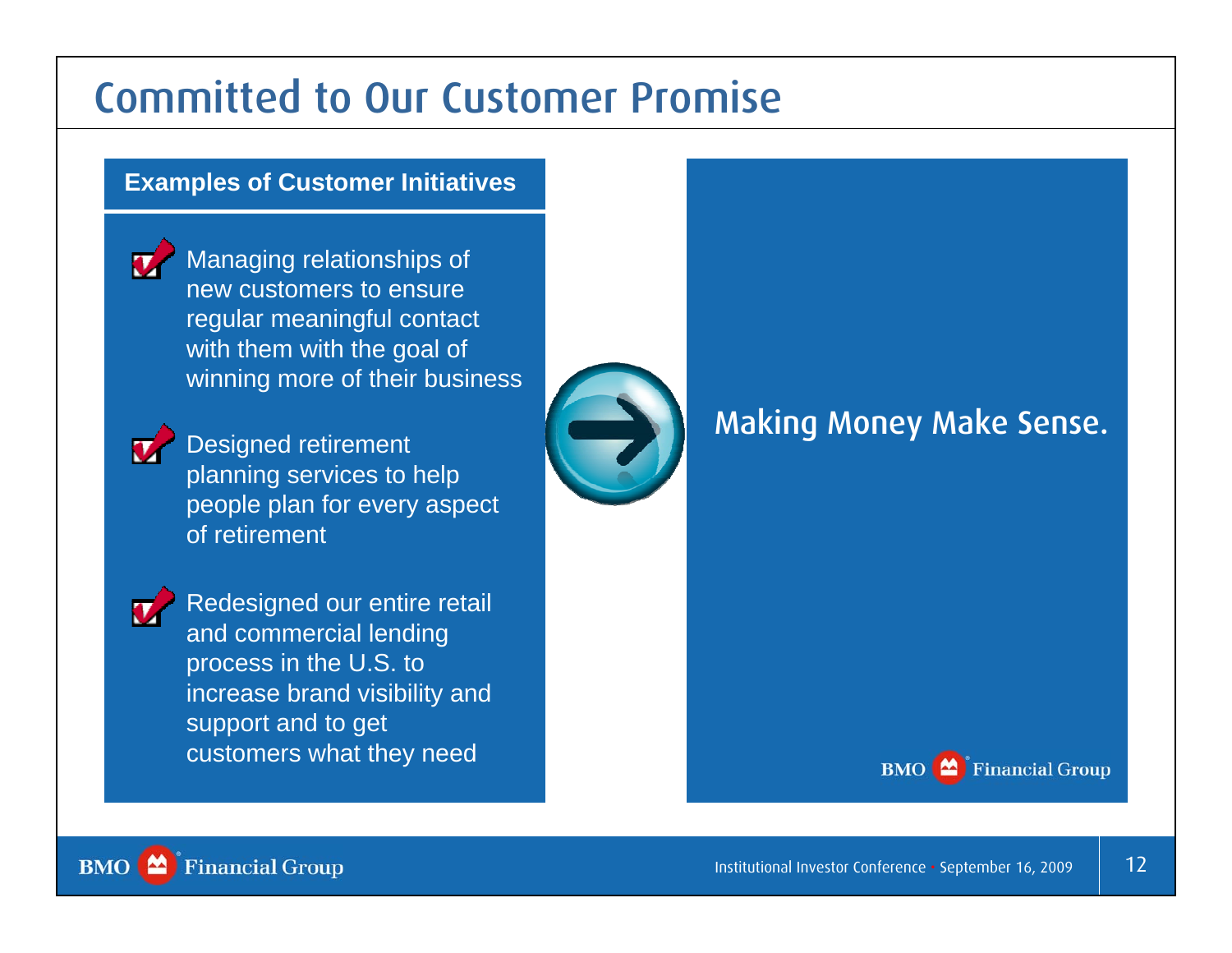# Key Takeaways and Looking Forward…..

BMO has strong well positioned core businesses that are generating very solid financial results



BMO has come through the economic downturn and financial crisis with a very strong capital position

Our change agenda is focused on the customer and continues to be executed deliberately and systematically across all businesses

We continue to execute our expense management plan with no impact on the quality of work we do for customers

BMO is ideally positioned to benefit from the new environment taking shape and we will continue to stand by our customers

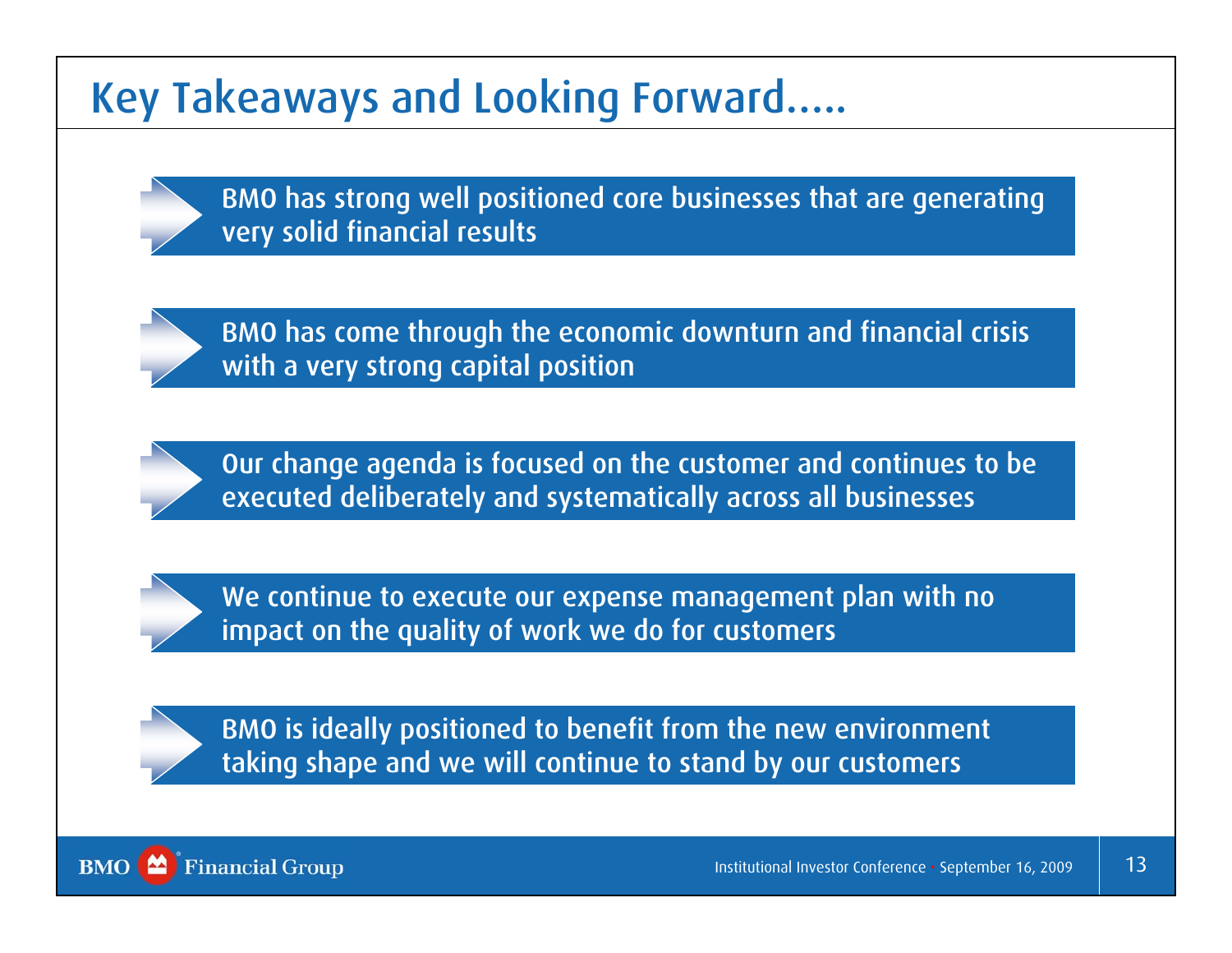### Defining great customer experience.

### Scotia Capital Financials Summit



Q&A



September 16 • 2009